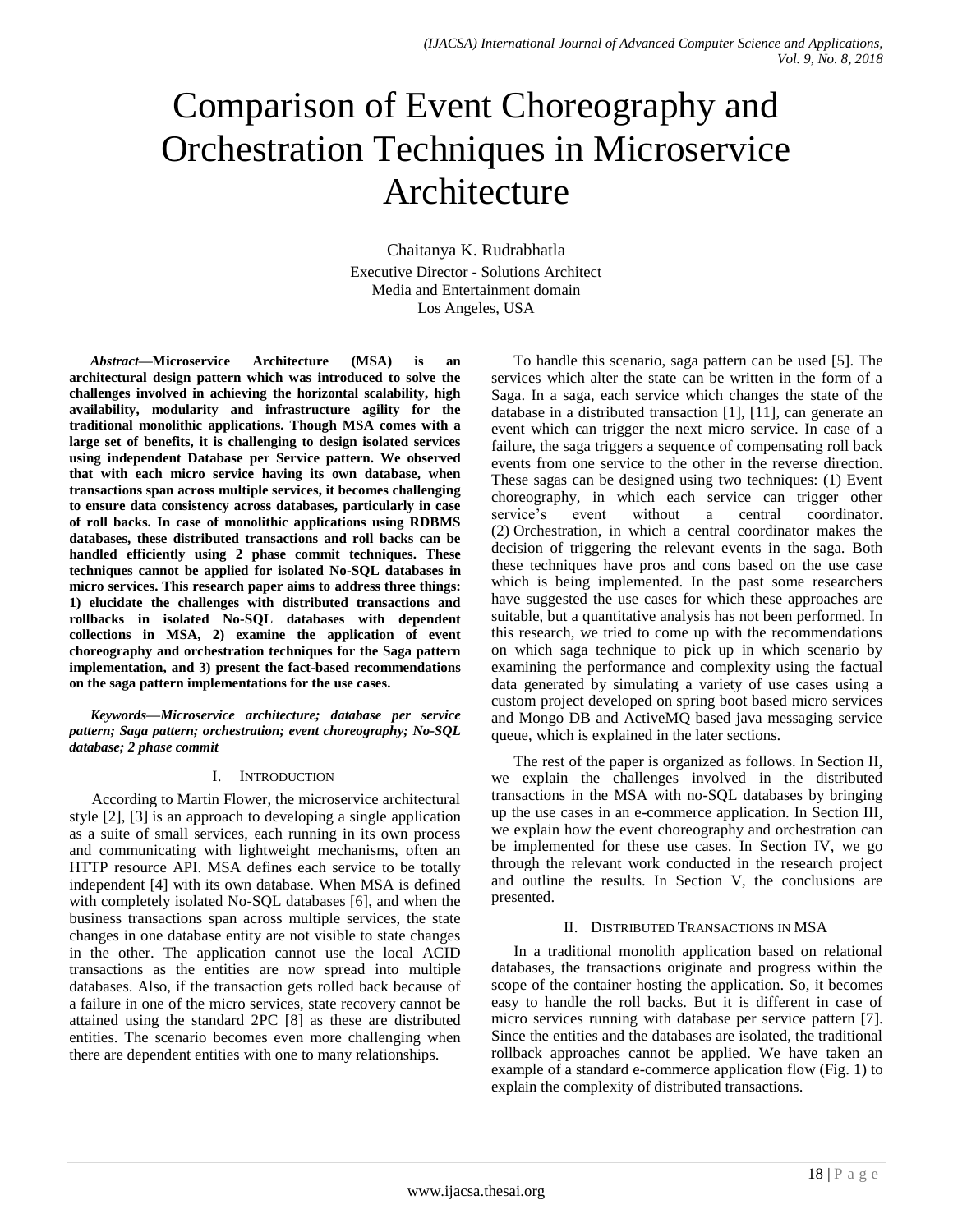

Fig. 1. Micro services in an e-commerce application.

As it can be seen, the order placement, credit card billing, address validation, fulfillment and inventory update, shipping are the various micro services which have their own databases and entities. It is not possible to capture all the steps in a single ACID transaction. To ensure the data consistency [13], we need to implement distributed transaction. Since there is no direct linking of the entities or databases, when the distributed transaction progresses few steps and encounters an issue, it becomes challenging to handle the consistency in the entity states by performing the roll backs. For example, when an order is placed successfully, and the customer's credit card is charged, but if the address validation fails, the transaction must be rolled back correctly so that the customer is not charged for the unfulfilled item. That means the transaction must be rolled back in the proper reverse order. To handle this flow of events in forward and reserve directions by triggering the relevant events, Saga pattern can be used. Saga pattern can be implemented using Event choreography and orchestration techniques as mentioned below.

#### III. EVENT CHOREOGRAPHY VS. ORCHESTRATION

Some researchers already explored how event choreography and Orchestration [12] techniques for implementing sagas in micro service architecture. We are going to explain it in detail with the use case of e-commerce application mentioned above. In Event choreography approach, when a micro service executes a local transaction, it publishes an event which can be subscribed by one or other micro services to trigger their local transactions. This process proceeds till the last service which doesn't publish any more events, there by marking the end of transaction. It can be visualized in Fig. 2 given below.



Fig. 2. Event choreography flow.



Fig. 3. Orchestration flow.

In this approach there is no central coordinator which listens to the events and triggers the relevant micro service local transaction.

The other technique to implement sagas is called orchestration. In this, there is a central coordinator which listens to all the events emitted by any of the micro service local transaction. Based on the incoming event, it triggers the next local transaction in a different micro service or services. This pattern is depicted in Fig. 3 below.

The scenarios mentioned above are depicted using a single entity at each local transaction level. It can be complex if there are dependent collections in each of those data sources. When a transaction needs to rolled back, the dependent collections state needs to be reverted as well. Both the techniques mentioned above have pros and cons based on the scenario that needs to be implemented. In the next section, we are going to simulate various scenarios and understand the suitability of these techniques.

#### IV. RELATED WORK: RESEARCH PROJECT

To determine which saga implementation technique is more suitable under which scenario, we have implemented a research project and simulated various circumstances. We have implemented micro services in spring boot technology. A service discovery component called Eureka [9], [14] is used to register and discover the micro services running. This is similar to the other API gateways like Kong or Apigee which are available in the market. The entities are represented as collections in an open source no-SQL database called Mongo. Each micro service -MS1, Ms2.MSn has an isolated instance of Mongo DB- DB1, DB2.DBn, respectively with a collection –C1, C2 Cn, respectively running on each of those database instances. These micro services and database instances run on Linux based virtual machines. First the event choreography technique is executed with 2 micro services, MS1 and MS2 having DB1 and DB2 as databases for each micro service with C1 and C2 as collections in each database respectively as depicted in Fig. 4. Each collection has an attribute called state which describes the state of the entity with the possible values of S1 and S2 and an attribute called timestamp which records the time stamp when the state change occurred.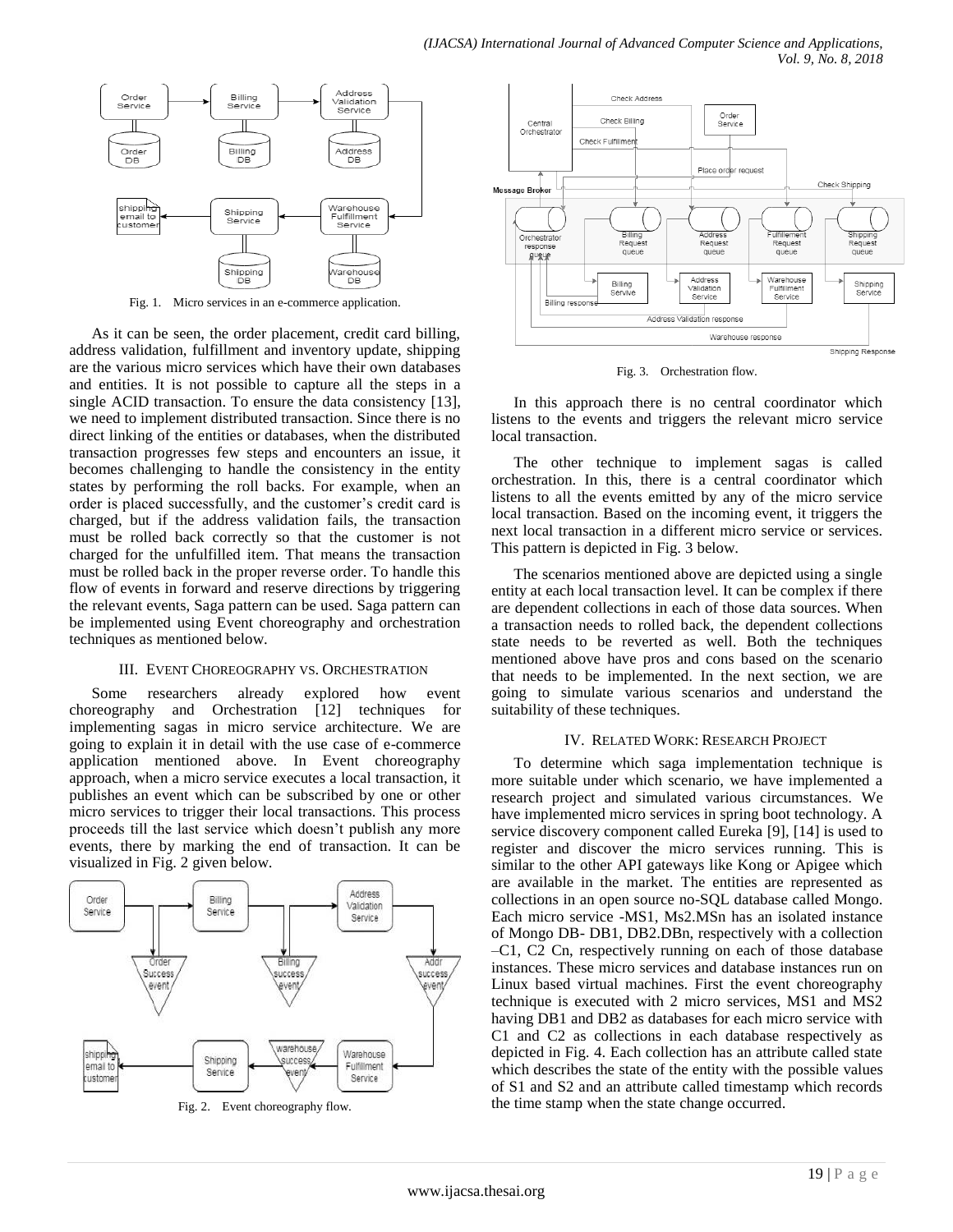

Fig. 4. Event choreography with 2 micro services.

### *A. Performance Analysis*

Here is the sequence of steps which are executed as a part of the project to compare the performances:

- Micro service MS1 method is called which changes the value of state attribute of collection C1 from 'S1' to 'S2'. This method saves the time stamp T1 of the update action in the timestamp attribute of C1.
- Once the update is complete, MS1 triggers an event called 'MS1 state change success' which calls the method 'changeStateToS2' on micro service MS2.
- MS2 executes a logic to update state of C2 from 'S1' to 'S2'. But we simulate the transaction failure with which the state change of C<sub>2</sub> fails.
- Now due to transaction failure, MS2 creates an event called 'MS2 state change failure' which rolls back the transaction in  $\overline{MS2}$  and calls the method 'changeStateToS1' on micro service MS1.
- MS1 then rolls back the state of C1 from 'S2' and 'S1' and updates the time stamp to new value T2.
- The difference between T2 and T1 tells us the time taken to execute the Saga with Event choreography of 2 micro services. These values are noted down as time taken for 2 micro service event choreography.
- Similarly, this exercise is repeated 3 more times by taking 4 micro services, 6 micro services and 8 micro services in each attempt. The exercise is executed in the same fashion as described in the steps above where the transaction progresses in a series of events from MS1 to MSn-1. At MSn-1 it triggers the event 'MSn-1 state change success' and calls the 'changeStateToS2' method on MSn. MSn fails the transaction and rolls back the transaction by calling the 'changeStateToS1' on MSn-1. This rolls back the state of Cn-1 to S1 and triggers the method 'changeStateToS1' on MSn-2. This happens till it reaches 'changeStateToS1' on MS1 which rolls back the state to S1 and calculates the time difference.



Fig. 5. Correlation of time taken vs. Micro services in event choreography.

We have executed 5 test runs and noted down the time taken in each instance and calculated the average. The graph in Fig. 5 shows the time taken vs number of microservices in the event choreography.

A similar exercise is performed using orchestration technique. In this, a central orchestration service is added which listens to various events and takes the necessary action. We have used an Apache ActiveMQ [10] as the JMS broker. Here is the sequence of steps which take place.

- MS1, Ms2 MSn are the microservices, each having a mongo DB instance DB1, DB2 DBn. Each of the databases has collections C1, C2 Cn. Like the setup described in event choreography.
- For Orchestration technique we hosted a new micro service MSn+1.
- We have n different queues running on Active MQ broker Q2, Q3…Qn+1 with MS2, MS3…MSn+1 subscribing to each of them, respectively.
- When state change happens from S1 to S2 on MS1, it triggers an event 'MS1\_state\_change\_success' on the orchestrator MSn+1.
- Orchestrator posts a message on Q2, which MS2 listens and executes 'changeStateToS2' method and changes state to S2. Upon state change, MS2 posts a message 'MS2 state\_change\_success' on the Qn+1 which is subscribed orchestrator MSn+1.
- This forward transaction continues till it reaches the last micro service MSn. At MSn we fail the transaction, roll back the state to S1 on Cn and post the message 'MSn\_state\_change\_failure' on the Qn+1 which is subscribed orchestrator MSn+1.
- Orchestrator listens to this roll back event from MSn and posts a rollback message on Qn-1. MSn-1 listens to this message and rolls back the state to S1 on MSn-1.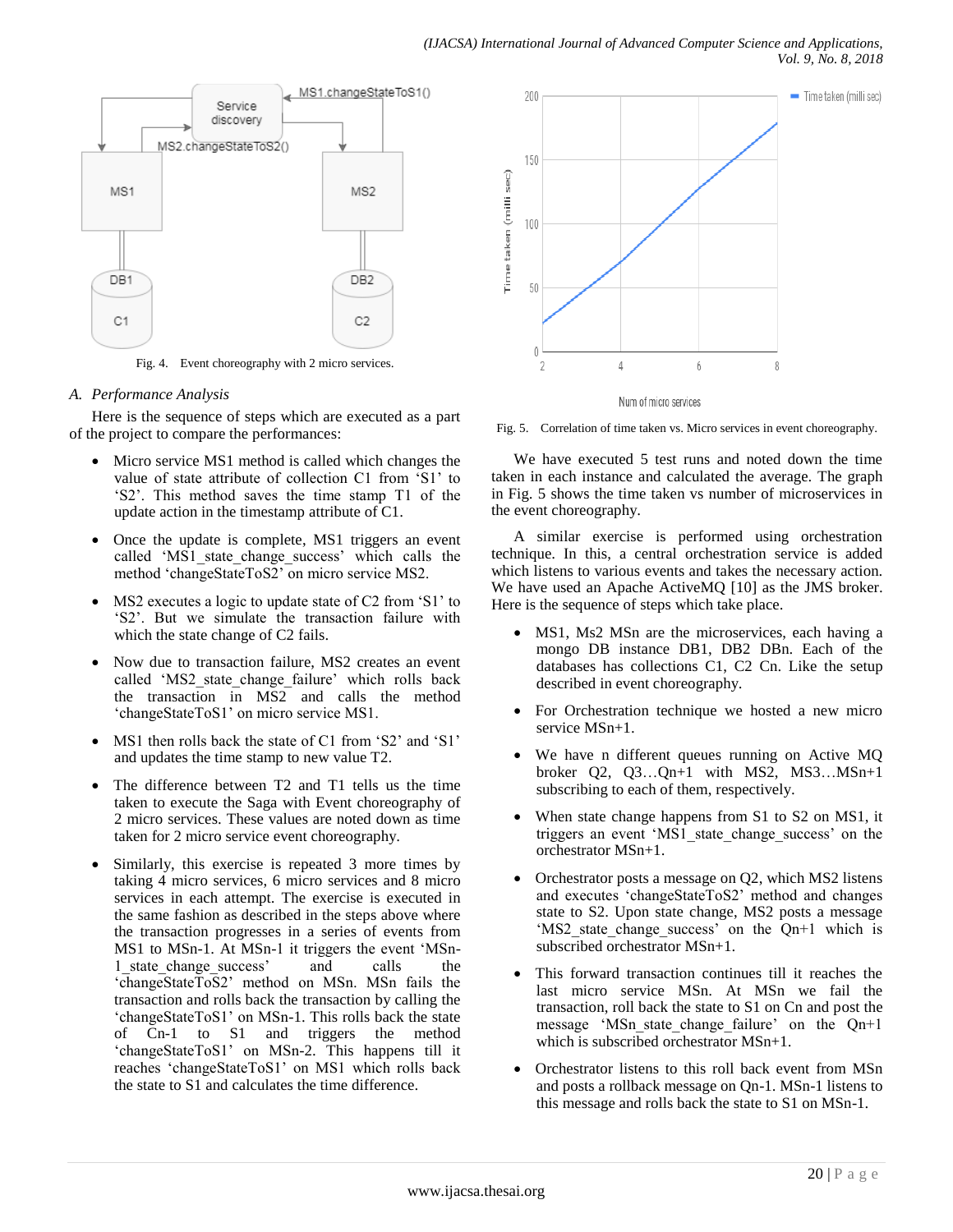- This rollback continues till it reaches MS1 which rolls backs the state to S1, notes the time difference and posts no more messages.
- This exercise is also performed 4 times, with 2,4,6,8 micro services and orchestrator and the timestamps are noted.

In Fig. 6 given below, the graph shows the time taken vs number of microservices in the orchestration technique.



Fig. 6. Correlation of time taken vs. Micro services in orchestration.

Now it can be clearly seen that event choreography takes much faster in performance when compared to Orchestration. Event choreography can be well suited in the scenarios where the number of micro service calls are limited, and the response time is critical.

## *B. Complexity*

The same experiment is repeated with a scenario which is more complex. When a state change is occurred in one micro service, we want to test both the techniques by triggering multiple events in more than one micro service. To do this, we implemented the following pattern.

- When state changes from S1 to S2 in C1, MS1 triggers 2 events which changes the state of C2 in MS2 from S1 to S2 and state of C3 in MS3 from S1 to S3.
- Upon successful change of state from S1 to S2 in C2, MS2 triggers 2 events which changes the state of C3 in MS3 from S3 to S2 and state of C4 in MS4 from S1 to  $S<sub>3</sub>$
- When a transaction fails at MS4, it rolls back the state of C4 to S1 and triggers 2 events which changes the state of C3 in MS3 from S2 to S1 and state of C2 in MS2 from S2 to S3.
- Upon successful rollback of state from S2 to S1 in C3, MS3 triggers 2 events which changes the state of C2 in MS2 from S3 to S1 and state of C1 in MS1 from S2 to S3.

• Finally, upon successful rollback of state from S3 to S1 in C2, MS2 triggers an event which changes the state of C1 in MS1 from S3 to S1.

This pattern is performed for 4 micro services and 6 micro services in both event choreography and orchestration for 5 test runs. It was observed that the time taken for orchestration technique is approximately 40 times more than the event choreography. But it was noted that as the number of events increased, it became more and more complex to handle the code in individual micro services. Whereas orchestrator proved to be more elegant in handling multiple events with less confusion as the event handlers are orchestrator at a single location.

## *C. Load based Test*

The same setup is repeated one more time with a scenario where the frequency of events which are triggered are increased by 5-fold and 10-fold. This is obtained by writing a test client which fires parallel requests. We calculated the ratio of response times with the frequency of 1 vs 5 vs 10. We observed that the event model began to respond slowly as the frequency increased, whereas the orchestrator was able to handle the load better. The response times varied as 1:3.6:8.2 for event, whereas the ratios for orchestration came out as 1:3.9:6.4. These results might have been different if we ran multiple instances of each micro service rather than a single instance by horizontally scaling them using auto scaling techniques available in the cloud. This can be an element of future research.

## V. CONCLUSION

In this paper, we performed a quantitative analysis of performance of both event choreography and orchestration techniques used for implementing the saga design pattern to handle the distributed transactions in isolated no-SQL databases in micro service architecture. We were able to clearly determine that event choreography is much faster in performance when compared to orchestration. However, event choreography becomes very complex to code and handle if there are multiple events triggered from each micro service**.** It is also evident that handling multiple actions for the triggers without a central orchestrator is tough as one developer or team working on a micro service may not be aware of the other. This shows that event choreography is a suggested approach when there are less number of micro services participating in the distributed transaction, or the number of event triggers are not too many or when the trigger actions are not too complex. Orchestration is slow, but it is useful when the transaction scenarios are complex.

Future work includes working on scenarios involving transaction rollbacks involving dependent collections where the states are distributed in multiple collections and recording the performance metrics in various saga patterns. We also plan to do research around the areas where the triggered actions are bi-directional or cyclic rather than unidirectional and record the metrics around them. Author is thankful to anonymous reviewers for their valuable feedback.